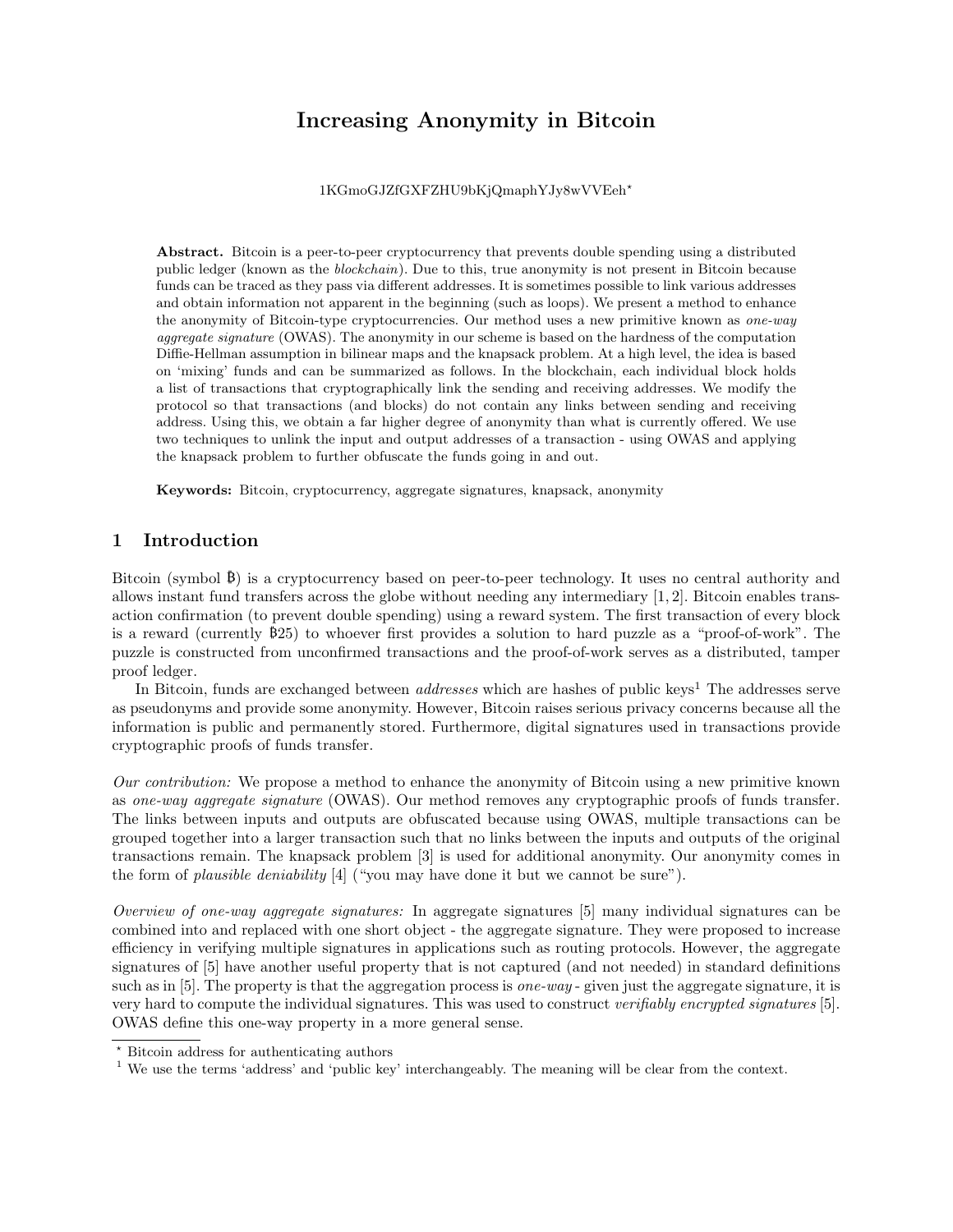The rest of the paper is organized as follows. we review related works in Section 2. We give an overview of Bitcoin in Section 3. We describe our method to enhance anonymity using OWAS in Section 4. We give the definition and construction of an OWAS scheme in Section 5. A summary of our method is given in Section 6. Finally, we describe how to integrate our protocol with existing Bitcoin protocol in Section 7.

## 2 Related Work

Aggregate signatures: Aggregate signature were proposed by Boneh et al. in [5] based on the hardness of the Computational Diffie-Hellman (CDH) problem in bilinear maps. Their purpose was to combine many signatures into one short aggregate signature to improve efficiency. Their aggregate signatures, however, have the additional property that once aggregated, the individual signatures cannot be extracted from the aggregate signatures. This property was used in Verifiably Encrypted Signatures [5]. Coron and Naccache proved in [6] that extracting any sub-aggregate signature in a non-adaptive attack (where the adversary makes only one sign query) is as hard as solving the CDH problem. OWAS define the one-way property under the stronger *adaptive chosen key and message attack*, where the adversary is allowed to make several sign queries on messages of his choice before outputting a forgery.

There have been several extensions of aggregate signatures such as sequential aggregate signatures [7–9], ordered multi-signatures [10, 11], history-free sequential aggregate signatures [12] and sequential aggregate signatures with lazy verification [13]. However, they do not depend on this 'one-way' property of aggregate signatures. One-way chain-signatures [14] use this property but the signatures are ordered (sequential) and the security is proved in a weaker security model (the *semi-adaptive known key model*) where the adversary does not include other public keys and makes all private-key extract queries before other queries. The ordering in all the above schemes precludes them from being used to increase anonymity in cryptocurrencies.

Anonymity in Bitcoin: Elli Androulaki et.al [15] discuss privacy issues associated with the bitcoin protocol such as if an adversary can link more than one public addresses and concludes that they belongs to same user. They classify the problem into Activity Unlinkability or Address Unlinkability and User Profile Indistinguishability and propose several heuristic techniques to reveal user privacy in multi-input transactions. Furthermore, they perform behavioral analysis to link multiple public addresses to same user. Fergal Reid and Martin Harrigan [16] on the other hand considered the topological structure of two networks derived from Bitcoin's public transaction history and analyze implications for the anonymity and currency theft. In [17], Dorit Ron and Adi Shamir used the transaction graph of [16] and perform several interesting analyses including one on relatively large bitcoin transactions and conclude that almost all largest transactions were linked to a single large transaction which the user in question might be attempting to hide. Finally, Nicolas Christin [18] has performed a detailed analysis of an anonymous online marketplace which uses Bitcoin.

Current and proposed approaches for increasing anonymity rely on "mixers" that mix bitcoins from various different sources before sending to destinations. Zerocoin [19] is a technique that uses zero-knowledge proofs and commitment schemes to unlink sending and receiving addresses and uses an alternate currency as an intermediate exchange medium. Our technique does not rely on alternate currencies or zero-knowledge proofs. Note that although our method also does not provide true anonymity, the anonymity offered is far higher than what is currently offered in Bitcoin. Our method can be used in conjunction with other proposed approaches (such as zerocoin). Compared to zerocoin, it is easier to integrate our method with Bitcoin.

#### 3 Overview of Bitcoin

Some basic concepts about the Bitcoin protocol are necessary to understand our idea. These are: transaction, input, output, reference, block and confirmation. We describe them below.

Transaction: Roughly speaking, a transaction consists of a set of inputs (source of funds) and outputs (destination of funds).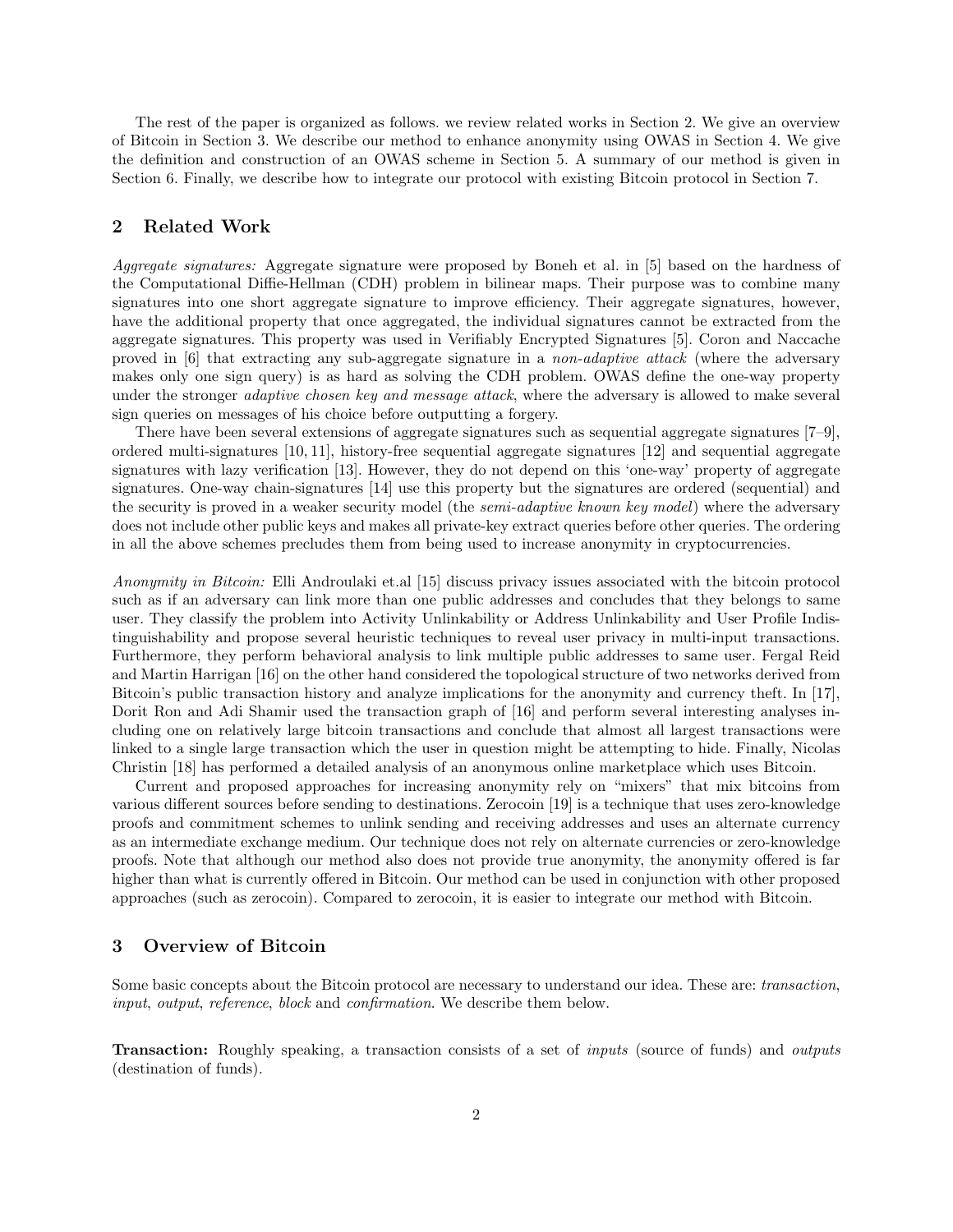*Example:* Suppose Alice is the owner of address A which received x bitcoins in a previous transaction. She wants to send  $y \leq x$  bitcoins to Bob's address B. Alice constructs a transaction with A as the input and B as one of the outputs. She also inserts ref, the reference to the previous transaction's output where A received those x bitcoins. The entire amount x must be transferred from A. Alice sends y bitcoins to  $B$ , sets a transaction fee t and sends the remaining amount  $z = x - y - t$  to her *change address C*, which is the other output. The change address is simply any address owned by Alice (possibly  $A$ ). The message

"(ref: remove  $\mathfrak{B}_x$  from A), (put  $\mathfrak{B}_y$  in B), (put  $\mathfrak{B}_z$  in C)"

is signed under A.

Notation: We will use the following notation:

- $X \stackrel{ref}{\rightarrow} x$  is the message "(ref: remove  $\mathcal{B}x$  from X)". This is an input.
- $-X \leftarrow x$  is the message "put  $\mathfrak{B}x$  in X". This is an output.
- $-\sigma_X(m)$  is signature on message m under public key X.

Alice's transaction is then  $(m, \sigma_A(m))$ , where  $m = (A \stackrel{ref}{\rightarrow} x, B \leftarrow y, C \leftarrow z)$ .

Transactions: The above scenario had a single input. In reality, a bitcoin transaction can have multiple inputs with no particular link between any source-destination pair. The entire transaction is signed under every input public key. The only requirement is that the sum of the funds at the inputs is greater than or equal to the sum of funds at the outputs. Any difference is considered a transaction fee. More formally, define m to be the message

$$
M \stackrel{\text{def}}{=} (A_1 \stackrel{ref_1}{\rightarrow} x_1, A_2 \stackrel{ref_2}{\rightarrow} x_2, \dots, A_n \stackrel{ref_n}{\rightarrow} x_n, B_1 \leftarrow y_1, B_2 \leftarrow y_2, \dots, B_l \leftarrow y_l),
$$

where:  $(A_1, x_1, ref_1), (A_2, x_2, ref_2), \ldots, (A_n, x_n, ref_n)$  are n tuples each consisting of an address  $A_i$ , amount of funds  $x_i$  and a reference to a previous transaction where  $A_i$  received  $x_i$  bitcoins, and  $(B_1,y_1), (B_2,y_2), \ldots, (B_l,y_l)$ are l pairs of addresses and amount of funds. A valid transaction  $tx$  is a tuple:

$$
tx \stackrel{\text{def}}{=} (M, \sigma_{A_1}(M), \sigma_{A_2}(M), \dots, \sigma_{A_n}(M))
$$
\n<sup>(1)</sup>

such that each signature  $\sigma_{A_i}(M)$  verifies correctly and the following holds:

1.  $\sum_{i=1}^{l} y_i \leq \sum_{i=1}^{n} x_i$ 

2. Each  $ref_i$  for  $1 \leq i \leq n$  was never used in any prior transaction.

The ordering of the signatures in tx is determined from the ordering of messages inside  $M$  (which is fixed due to the signatures).

Referencing outputs: In future, when spending the funds from any of the outputs (say  $B_i \leftarrow y_i$ ) of the above transaction, a reference  $ref_{B_i\leftarrow y_i}$  to that output needs to be provided. Let tx be the string of Eqn. 1. Then

$$
ref_{B_i \leftarrow y_i} \stackrel{\text{def}}{=} (Hash(tx), i)
$$

Because ref is constructed from the hash of a previous transaction, it is guaranteed that two different transactions are distinct unless the outputs, input and ref are identical (a forbidden scenario). Due to this, it is also guaranteed (with high probability) that the refs generated by using hashes of two different transactions are also different. In fact, this is how Bitcoin prevents double spending (see below). A ref can be used in a transaction at most once. Bitcoin clients maintain a list of unused refs to do this check.

Unspent outputs (and double-spends): An unspent output is essentially an unused reference, one that has never been used in any transaction. The protocol design guarantees that references to two different outputs will be distinct (see above). Each client maintains a set called 'unspent outputs'. Each output of every transaction is added to this set, and removed when is it used as a reference in another transaction. A transaction with a reference not in this list is considered a double spend and is not processed.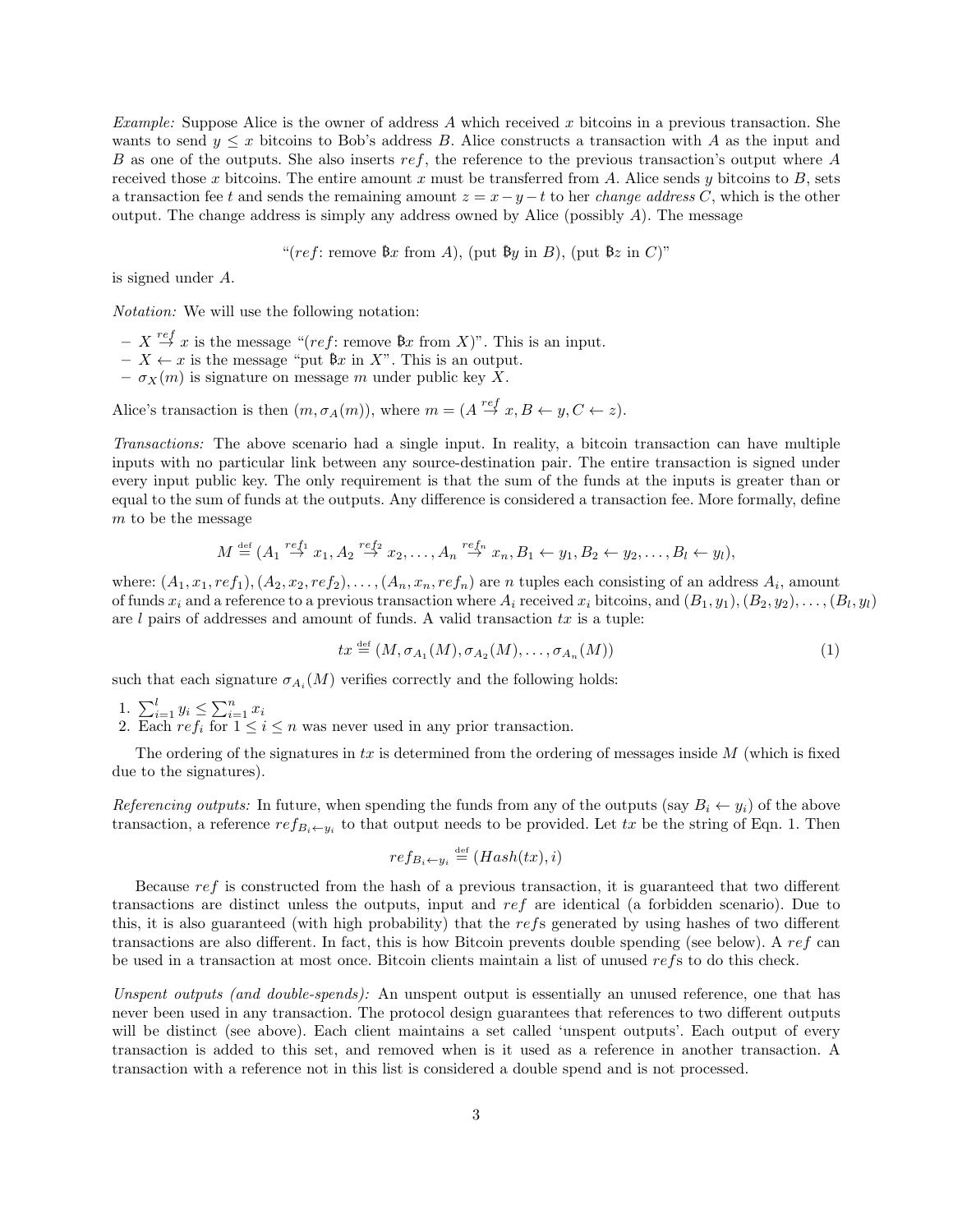Validating Transactions: A new transaction is valid if all the references are unused. If so, the transaction is accepted as valid but unconfirmed, and is relayed on the network. The clients add each such transaction to a pool of unconfirmed transactions. Unconfirmed transactions can be double-spent.

Confirming Transactions: A miner is a client who confirms new transactions by solving a hard puzzle and providing the solution as a 'proof-of-work' as follows:

- 1. A bunch of unconfirmed transactions along with one reward transaction (known as the coinbase transaction) are combined into a 'block'.
- 2. Hash of the previous block  $h_{pr}$  is added to the block.
- 3. A nonce is added to the block.
- 4. Hash(b) of the final block b is computed.

If the output of the hash contains (at least) a specified number of leading zeros, the puzzle is solved, otherwise the miner tries with different nonces until the puzzle is solved or some other miner broadcasts the solution of a puzzle for a block referencing  $h_{pr}$ . A correct solution implies that the corresponding block is 'mined' and all transactions contained in it are confirmed.

Confirmations: The number of confirmations of a transaction are the number of blocks in the blockchain that have been accepted by the network since the block that includes the transaction. The possibility of double-spending a transaction decreases exponentially with the number of confirmations.

Transaction pool management: Each client maintains a pool of unverified (but valid) transactions. An element is removed from this pool when that transaction gets included in a mined block. This ensures that even if a transaction is not included in an immediate block, it is kept in the pool until it gets mined. This guarantees that once a transaction has been included in the pool of at least one miner, it will eventually be verified.<sup>2</sup>

Anonymity: Transactions are *not* anonymous; since each input public-key signs the entire transaction, some information is inherently leaked:

- 1. Each output is linked to the inputs via the signatures.
- 2. Each input is also linked to the previous output via the  $ref$ .
- 3. The inputs themselves are linked together (they belong to the same wallet).

## 4 Increasing Anonymity

It is possible to link outputs to inputs, which causes loss of anonymity. We describe here a modified protocol that removes these links. Our protocol uses two primitives: (1) One-Way Aggregate Signatures, and (2) The knapsack problem [20].

The intuition for anonymity is that because inputs and outputs in a transaction are cryptographically unlinked, a miner and other intermediaries can 'dilute' the information contained in a transaction by inserting more information before processing it further. The final mined block will have the input-output links in each individual transaction highly obfuscated. The only information will be the set of inputs and outputs of an entire block without any particular linkages within them.

<sup>&</sup>lt;sup>2</sup> The word 'pool' as used here should not be confused with 'mining pool'. They are unrelated terms.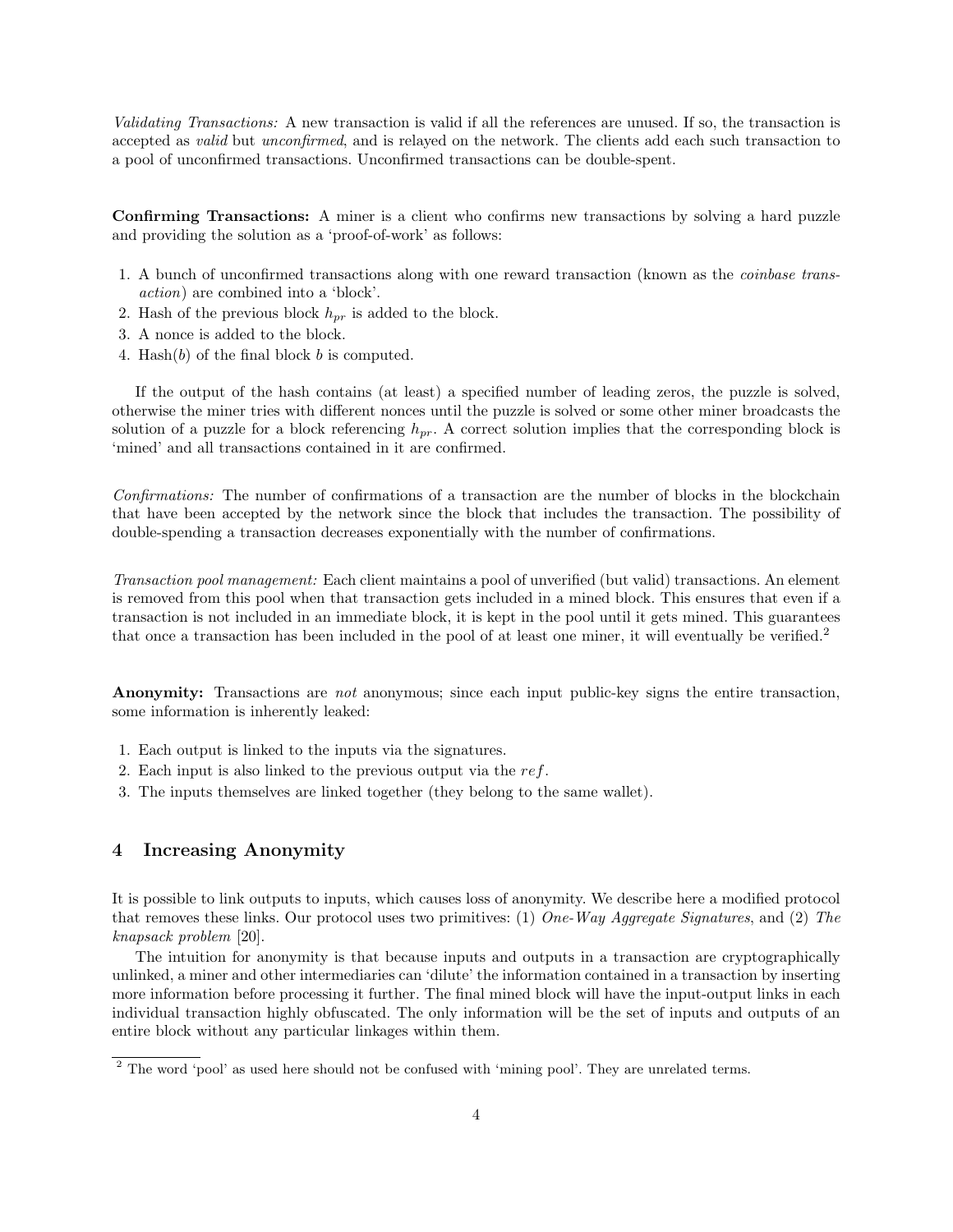**One-way Aggregate Signatures (OWAS).** The symbol  $\sigma_X(m)$  denotes a signature on message m under public key X. Define OWAS roughly as follows:

- 1. **Aggregation:** A number of individual signatures  $\sigma_{X_1}(m_1), \sigma_{X_2}(m_2), \ldots, \sigma_{X_n}(m_n)$  can be combined into a 'compact' aggregate signature  $\sigma_{(\{X_1,X_2,...,X_n\})}(\{m_1,m_2,...,m_n\})$ , using which we can be convinced that each  $m_i$  was signed under public key  $X_i$ .
- The aggregate signature is said to be on the set  $\{(m_1, X_1), (m_2, X_2), \ldots (m_n, X_n)\}.$
- 2. Incremental aggregation: More signatures can be added to the aggregate signature at any time.
- 3. One-way: It is computationally hard to obtain any sub-aggregate signature given just the aggregate signature. Informally, given the aggregate signature on a set  $S = \{(m_1, X_1), (m_2, X_2), \ldots (m_n, X_n)\}\$ of (message, public-key) pairs, it is hard to compute the aggregate signature on any subset  $S' \subsetneq S$ .
- 4. No ordering: The aggregate signature does not maintain order given an aggregate signature, it is impossible to decide if it was computed 'all at once' or incrementally.

OWAS are formally defined in Section 5.

A modified protocol Consider the message from the original protocol:

$$
M \stackrel{\text{def}}{=} (A_1 \stackrel{ref_1}{\rightarrow} x_1, A_2 \stackrel{ref_2}{\rightarrow} x_2, \dots, A_n \stackrel{ref_n}{\rightarrow} x_n, B_1 \leftarrow y_1, B_2 \leftarrow y_2, \dots, B_l \leftarrow y_l),
$$

M is a combination of messages  $m_1, m_2, \ldots, m_n, \overline{m}_1, \overline{m}_2, \ldots, \overline{m}_l$ , where:

- $m_i \stackrel{\text{def}}{=} (A_i \stackrel{ref_i}{\to} x_i) \ (1 \leq i \leq n)$  [Inputs]
- $\overline{m}_i \stackrel{\text{def}}{=} (B_i \leftarrow y_i) \ (1 \leq i \leq l)$  [Outputs]

Transactions: Instead of defining a transaction as in Eqn. 1 (repeated below):

$$
tx \stackrel{\text{def}}{=} (M, \sigma_{A_1}(M), \sigma_{A_2}(M), \ldots, \sigma_{A_n}(M)),
$$

we define it using OWAS as follows::

$$
tx \stackrel{\text{def}}{=} (M, \sigma_{(\{A_1, A_2, \dots, A_n, \overline{A}_1, \overline{A}_2, \dots, \overline{A}_l\})}(\{m_1, m_2, \dots, m_n, \overline{m}_1, \overline{m}_2, \dots, \overline{m}_l\})),
$$
(2)

such that each  $\overline{A}_i$  is a randomly generated public key, called a *masking key*, and the pairs  $(\overline{A}_i, \overline{m}_i)$  are unique. Define  $\Lambda \stackrel{\text{def}}{=} \{A_1, A_2, \ldots A_n, \overline{A}_1, \overline{A}_2, \ldots \overline{A}_l\}$  and  $\Pi \stackrel{\text{def}}{=} \{m_1, m_2, \ldots m_n, \overline{m}_1, \overline{m}_2, \ldots \overline{m}_l\}$ . Equivalently,  $tx \stackrel{\text{def}}{=} (\Pi, \sigma_{(\Lambda)}(\Pi)).$ 

Observe that in the above transaction, unlike the original Bitcoin protocol, each 'regular' public key signs a message containing exactly one input. It is never used for sign messages containing any output or other inputs. Consequently, the signatures do not undeniably link the sending addresses to the receiving addresses or other sending addresses. The one-way property of OWAS preserves the security of the original protocol; it is infeasible to isolate any signatures spending funds from the inputs. Later on, we describe techniques that exploit these facts to enhance anonymity of transactions.

Confirming a transaction: A transaction tx is valid if each of the inputs has an unused reference to a previous output. Confirmation of tx requires a miner to solve a puzzle for a block containing that transaction, constructed as follows:

1. A number of unconfirmed transactions  $tx_1, tx_2, \ldots tx_\alpha$  are collected for inclusion in the block, where each  $tx_i$  is defined as :

 $tx_i \stackrel{\text{def}}{=} (I_i, \sigma_{(A_i)}(I_i))$   $(1 \leq i \leq \alpha)$ 

Additionally, a coinbase (reward) transaction  $tx_c$  with no inputs is created:

$$
tx_c \stackrel{\text{def}}{=} ( \Pi_c, \sigma_{(\Lambda_c)}(\Pi_c)),
$$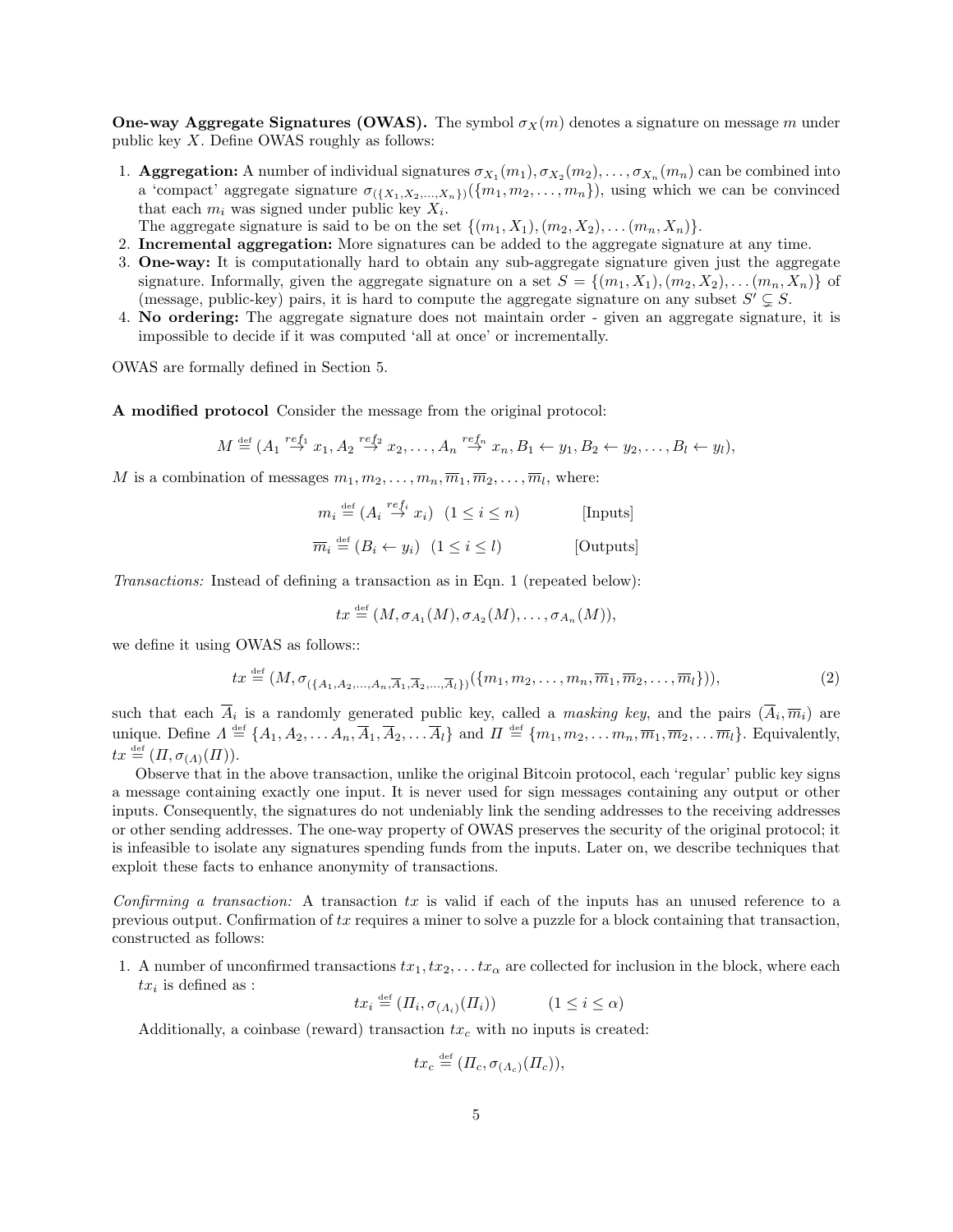- 2. It is verified that each (masking-key, output) pair from all the transactions combined together is unique. Not only do we require that the pairs are unique in each transaction but also in all the transactions combined together.
- 3. A final block b is computed as follows:
	- (a) Hash of the previous block  $h_{pr}$  is computed.
	- (b) A combined aggregate signature  $\sigma_b$  is computed. That is,

 $\sigma_b \stackrel{\text{def}}{=} \sigma_{(A_c \cup A_1 \cup A_2 \cup ... A_{\alpha})} ( \varPi_c \cup \varPi_1 \cup \varPi_2 \cup ... \varPi_{\alpha})$ 

(c) Assume some canonical ordering of all inputs and outputs. Define

$$
\Pi_b \stackrel{\text{def}}{=} \Pi_c \cup \Pi_1 \cup \Pi_2 \cup \dots \Pi_{\alpha},
$$

where the elements of  $\Pi_b$  are arranged in the canonical order.

(d) The final mined block  $b$  is computed as:

$$
b \stackrel{\text{def}}{=} (h_{pr}, \Pi_b, \sigma_b, \theta_b),
$$

where  $\theta_b$  is a nonce s.t.  $Hash(b)$  has a certain number of leading zeros.

Referencing the outputs: In this modified protocol, we don't reference simply the outputs, but rather the (masking-key, output) pairs. Let  $(A_i, \overline{m}_i)$  be some (masking-key, output) pair in one of transactions included in the above block. Recall that such a pair is unique in a block (even if the output may be repeated). We compute a reference to the above pair as:

$$
ref_{(\overline{A}_j, \overline{m}_j)} \stackrel{\text{def}}{=} (Hash(b), Hash(\overline{A}_j, \overline{m}_j))
$$

Since the reference contains the hash of the block, an output can only be spent if its transaction has been included in a mined block. This makes the new transaction incompatible with services that allow spending from unconfirmed transactions (such as satoshidice.com). However, this also makes the protocol more robust to DoS attacks. To summarize, in the modified protocol, it is not possible to spend from unconfirmed transactions.

Security: OWAS provide security against two distinct types of forgery. The first type, called ordinary forgery is the one that all conventional signature schemes are expected to satisfy. This involves forging a signature under an input public-key to steal funds. The second one, called *extraction forgery* occurs when two signatures can be 'separated' given the aggregation. This will also allow an attacker to steal funds.<sup>3</sup> Since OWAS do not allow extraction of any sub-aggregate signatures, peers can only add further signatures to a transaction. Double spending and replay attacks are prevented in a manner similar to the original protocol. We maintain a list of unused refs, and reject the transaction that contains a ref that has been used. We justify that the references are unique as follows:

- 1. The reference is a hash of the block and the (masking-key, output) pair.
- 2. Each block is unique because it contains a hash of the previous block.
- 3. The (masking-key, output) pairs in a block are unique.

We additionally consider the case where the sender uses a weak or compromised masking key. This is similar to a double spending attack. The receiver should not trust the transaction until it is confirmed.

Anonymity: First observe that each input and output is cryptographically linked to only one public key (the regular key or a masking key). Therefore given a transaction as in Eqn 2, it is impossible to prove that the signer knew any outputs. Furthermore, signatures from many transactions can be aggregated to obfuscate the input-output relationships (we discuss this below). Additionally, once a transaction is confirmed in a block, it is removed from memory and only the confirmed block is stored. The block alone does not leak any information about the input-output links. Consequently, if the individual transactions are not saved, this information is eventually erased with time.

<sup>&</sup>lt;sup>3</sup> If an attacker can extract signatures, he can isolate the input and add any output.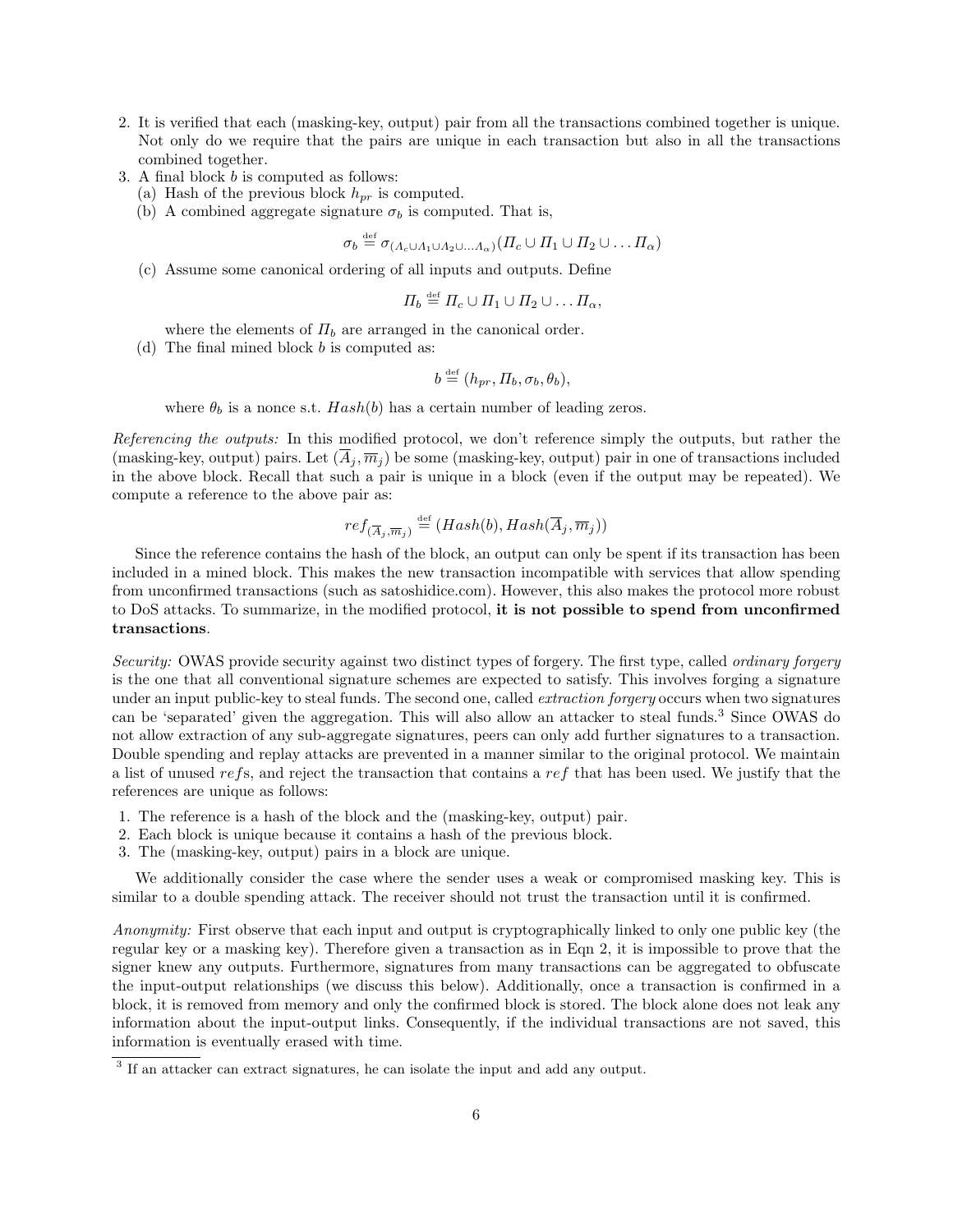Enhancing Anonymity: We give some techniques to enhance anonymity via *plausible deniability*.

Joiners: To further enhance anonymity, we propose the notion of *joiners* as follows. The senders will leave a certain amount of funds free for their peers (this is additional to the transaction fee). This transaction is called partial and the free funds are the joining bonus. Peers receiving any transaction with free funds can add their addresses as outputs and claim the joining bonus to make the transaction full. The joining bonus is not specifically marked to make it indistinguishable from normal funds. Given a full transaction, it should not be possible to distinguish which outputs consume the joining bonus.

Even with access to the individual transactions, it would still be impossible to prove with certainty that the sender indeed sent those funds to some given output, since it is possible that the outputs were added later on by a joiner. To ensure that transaction fees don't get consumed by joiners, a special output can be used for transaction fees. To prevent a flood of full transactions from different joiners for the same partial transaction, a spender/peer should broadcast a partial transaction to only to one peer. Once the transaction is full, it will be broadcast to the network. Clients attempting to disrupt the network by broadcasting partial transaction will be handled as explained below in the section on transaction pool management.

Merging services: A merging service accepts various transactions from clients and once sufficient of them are obtained, it merges them by aggregating the signatures before broadcasting to the network. Clients attempting to disrupt the network by sending the same transactions to multiple merging services will be handled in a similar way as for joiners.

The Knapsack problem: Note that given a 'merged' or 'joined' transaction, it may still be possible to deduce some input-output relationships by analyzing the amount of funds going in and out. We use the knapsack problem to hide this information. The knapsack problem [3, 21, 20] can be described as follows. Given a positive rational number X and a set W of positive rational numbers  $w_1, w_2, ... w_n$ , find a subset S of W (if it exists) whose elements sum to X. This problem is known to be NP-Hard (given sufficient size of  $W$ ). The hardness of the problem can be additionally used to increase anonymity as follows. The recipient generates a number of addresses to receive funds into. The sender randomly splits the funds into those addresses and broadcasts the transaction. Other joiners or merging services may add further transactions to it, also generated via the knapsack problem. Given a block of several such transactions, finding the input-output linkages in that block is a hard problem. Note that the knapsack problem is pseudo-polynomial time; that is, the complexity is  $O(nW)$ . However, we observe that the knapsack instances can be generated such that there are multiple solutions, giving plausible deniability.

Transaction pool management: Referring to the joiner protocol above, suppose a malicious peer transmits a partial transaction  $tx = A$  to j joiners, where A is a set of inputs and outputs. This will result in multiple full transactions  $AB_1, AB_2, \ldots AB_j$ , one for each joiner. Since an output can only be used once, only one of these transactions will be accepted. In such a situation, a peer will reject all new transactions, while a miner could pick one that maximizes fees.

## 5 One-Way Aggregate Signatures (OWAS)

Our modified protocol uses a primitive called OWAS, which we describe here.

*Message-descriptor:* A message-descriptor is a set  $\{(m_1, pk_1), (m_2, pk_2), \ldots, (m_n, pk_n)\}\$  of (message, publickey) pairs.

Algorithms. An OWAS scheme has four algorithms:

1.  $KeyGen(K)$  The algorithm takes in a security parameter K and outputs a (public-private) key pair pk, sk.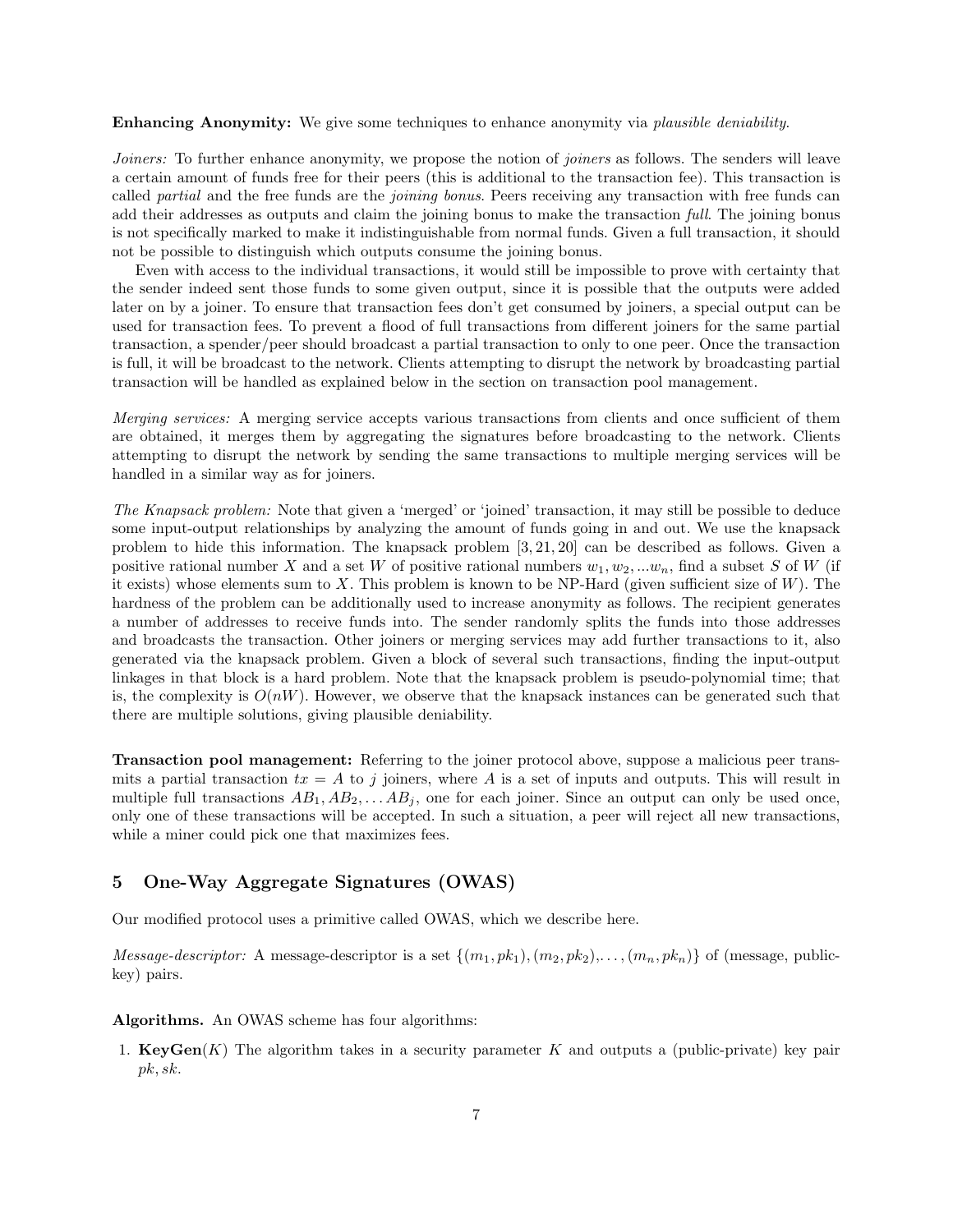- 2. Sign(sk, m) The algorithm takes in a private key sk and a message m. It outputs a single-key signature σ. This single-key signature is equivalent to an aggregate signature on the single pair  $\{(m, pk)\}$
- 3. Aggregate( $(\ell_1, \sigma_1), (\ell_2, \sigma_2)$ ) The algorithm takes in two (message-descriptor, signature) pairs. If both signatures are valid and  $\ell_1 \cap \ell_2 = \emptyset$ , it outputs an aggregate signature  $\sigma$  on the message-descriptor  $\ell_1 \cup \ell_2$ , otherwise it outputs an error symbol ⊥. Validity is checked by the Verify algorithm below.
- 4. Verify( $\ell, \sigma$ ) The algorithm takes in a message descriptor

$$
\ell = \{(m_1, pk_1), (m_2, pk_2), \ldots, (m_n, pk_n)\},\
$$

and  $\sigma$ , a purported aggregate signature on  $\ell$ . If the messages in  $\ell$  are not unique, the algorithm outputs Invalid. Otherwise it invokes a deterministic poly-time procedure and outputs either Valid or Invalid.

Security Security is defined using the following interaction with a forger A.

- 1. Setup: A chooses n. We generate n (public-private) keypairs  $\{(pk_i, sk_i)\}_{i \in [1..n]}$  with security parameter K. We give the set  $PK = \{pk_i\}_{i \in [1..n]}$  to A.
- 2. Queries: A makes up to  $\alpha$  sign queries. Each sign query i consists of  $\ell_i$ , a message-descriptor with public keys from PK. If the pairs in  $\ell_i$  are unique, we respond with an aggregate signature on  $\ell_i$ , otherwise we return the error symbol  $\perp$ . Let L be the set of message-descriptors in all sign queries.
- 3. Output: A outputs  $(\ell_A, \sigma_A)$ , a purported (message-descriptor, signature) pair possibly containing public keys not from PK. Let  $PK_A = \{pk | (m, pk) \in \ell_A \}$ . A wins if the following conditions hold:
	- (a) Verify $(\ell_A, \sigma_A) =$  Valid.
	- (b) The set  $PK \cap PK_A$  is non-empty.
	- (c)  $\ell_A$  is not signable (Def. 1 below).

*Notation:* Let  $\ell'_A = \{(m, pk) | (m, pk) \in \ell_A \land pk \in PK\}$ . Assign a unique prime number to each element of the set  $\{(m, pk) \mid ((m, pk) \in \ell \land \ell \in L) \lor (m, pk) \in \ell'_{A}\}.$  Then each  $\ell \in L$  corresponds to a unique integer integer( $\ell$ ) obtained by multiplying the primes corresponding to its constituent  $(m, pk)$  pairs. Let Z be the set  $\{integer(\ell)| \ell \in L\}$ . Let  $z_A = integer(\ell'_A)$ , obtained by multiplying the primes corresponding to  $\ell'_A$ .

**Definition 1** (Signable Set) The set  $\ell_A$  is **signable** iff there exists a solution in **non-negative integers**  $x_i$  to the equation  $z_A = \prod z_i^{x_i}$ .

 $z_i ∈ Z$ <br>In a weaker notion, we allow integer solutions. We call this weakly signable.

Example. Suppose  $L = \{\ell_1, \ell_2, \ell_3\}$ , with  $\ell_1 = \{(m_1, pk_1), (m_2, pk_2)\}$ ,  $\ell_2 = \{(m_2, pk_2), (m_3, pk_3)\}$  and  $\ell_3 = \{(m_3, pk_3), (m_4, pk_4)\}.$  Let  $\ell_A = \{(m_1, pk_1), (m_4, pk_4)\}.$  Let us assign the primes as:  $(m_1, pk_1) \rightarrow$  $2,(m_2, pk_2) \rightarrow 3,(m_3, pk_3) \rightarrow 5,(m_4, pk_4) \rightarrow 7$ . We have  $Z = \{6, 15, 35\}$  and  $z_A = 14$ . Then  $\ell_A$  is weakly signable because  $14 = 6 \cdot 15^{-1} \cdot 35$ . However,  $\ell_A$  is not signable since there are no solutions in non-negative integers to  $14 = 6^{x_1} \cdot 15^{x_2} \cdot 35^{x_3}$ .

Observe that the signable sets form a monoid under the signature aggregation operation, while the weakly signable sets form a group. The signable sets are exactly those sets that can be generated by aggregating the collected signatures using this operation.

**Definition 2** An OWAS scheme {KeyGen, Sign, Aggregate, Verify} is secure if for sufficently large K, there is no probabilistic poly-time A that wins with non-negligible advantage in  $K$ .

Intuition: In the above definition, aggregation of signatures is represented by multiplication of the primes. The game captures the fact that it is possible to generate new signatures by aggregating smaller signatures (represented by signable numbers - obtained by multiplying elements of Z). Furthermore, it may additionally be possible to generate new signatures by 'reversing the aggregation algorithm' when only one input is unknown (represented by weakly signable numbers - obtained by multiplying and dividing elements of Z).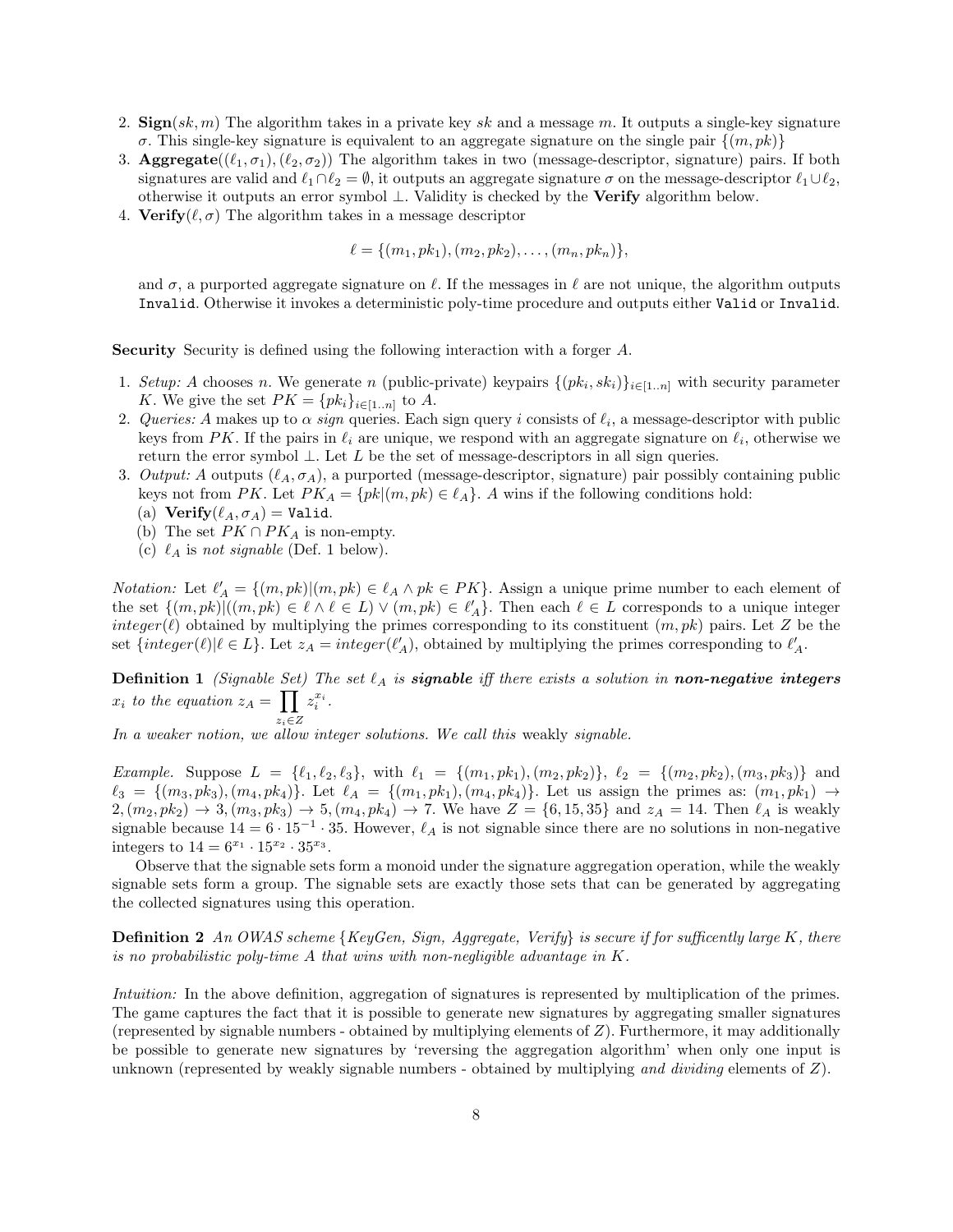Construction. Our OWAS construction is derived from the aggregate signatures of [5] by appending the public key and a random string to the message.

Bilinear pairing: Let  $G_1$  and  $G_2$  be two cyclic multiplicative groups both of prime order q. A bilinear pairing is a map  $\hat{e}: G_1 \times G_1 \mapsto G_2$  satisfying:

- Bilinearity:  $\hat{e}(a^x, b^y) = \hat{e}(a, b)^{xy} \ \forall a, b \in G_1 \text{ and } x, y \in \mathbb{Z}_q$ .
- Non-degeneracy: If g is a generator of  $G_1$  then  $\hat{e}(g, g)$  is a generator of  $G_2$ .
- *Computability*: The map  $\hat{e}$  is efficiently computable.

We require a case where the discrete logarithm problem in  $G_1$  is believed to be hard. Such bilinear pairings are known to exist (see [5]). Our security depends on the hardness of the following problem in  $G_1$ :

Computation Diffie-Hellman (CDH) problem: Given  $g^x, g^y$  for a generator g of  $G_1$  and unknowns  $x, y \in \mathbb{Z}_q$ , compute  $g^{xy}$ .

Algorithms: Select a security parameter κ. Let  $\hat{e}: G_1 \times G_1 \mapsto G_2$  be a bilinear map over groups  $(G_1, G_2)$  of prime order q, and g be a generator of  $G_1$ . Denote by  $\Sigma$  the alphabet  $\{0,1\}$ . Let  $H: \Sigma^* \times \Sigma^* \times G_1 \mapsto G_1$ be a cryptographic hash function. These parameters are public.

- 1. KeyGen: The private key is  $x \stackrel{R}{\leftarrow} \mathbb{Z}_q$  and the public key is  $pk = g^x \in G_1$ .
- 2. Sign: To sign a message m under the above public key pk, generate  $r \stackrel{R}{\leftarrow} \Sigma^{\kappa}$  and compute the signature  $\sigma \in (G_1, \Sigma^{\kappa})$  as:

$$
\sigma = (H(m, r, pk)^x, r)
$$

- 3. Aggregate: Two (message-descriptor, signature) pairs,  $(\ell_1, \sigma_1),(\ell_2, \sigma_2)$  are given. Ensure that Verify $(\ell_1\sigma_1)$ =  $Verify(\ell_2, \sigma_2)$  = valid and  $\ell_1 \cap \ell_2 = \emptyset$ . Then parse  $\sigma_1$  and  $\sigma_2$  as  $(\sigma'_1, R_1)$  and  $(\sigma'_2, R_2)$  respectively and compute the aggregate signature  $\sigma$  on  $\ell_1 \cup \ell_2$  as  $\sigma = (\sigma'_1 \sigma'_2, R_1 \cup R_2)$ .
- 4. Verify $(\ell, \sigma)$ : Here  $\ell = \{(m_1, pk_1), (m_2, pk_2), \ldots, (m_k, pk_k)\}\$ is a message-descriptor of length k and  $\sigma$  is a purported aggregate signature on  $\ell$ . To verify  $\sigma$ , first ensure that all pairs are distinct. Then parse  $\sigma$ as  $(\sigma', \{r_1, r_2, \ldots, r_k\}) \in G_1 \times (\Sigma^{\kappa})^k$  and check that the following holds:

$$
\hat{e}(\sigma', g) \stackrel{?}{=} \prod_{i=1}^k \hat{e}(H(m_i, r_i, pk_i), pk_i)
$$

Verification works because:

$$
LHS = \hat{e}(\prod_{i=1}^{k} \sigma'_i, g) = \hat{e}(\prod_{i=1}^{n} H(m_i, r_i, pk_i)^{x_i}, g) = \prod_{i=1}^{n} \hat{e}(H(m_i, r_i, pk_i), g^{x_i}) = RHS
$$

Security: Security is based on the hardness of the CDH problem (Theorem 1).

**Theorem 1.** Let H be a random oracle and let  $\epsilon$  be the probability of an attacker breaking the OWAS scheme after making at most  $\alpha$  sign queries and at most  $\gamma$  queries to H, such that the forgery contains at most  $\beta$ keys. Then we can solve the CDH problem in  $G_1$  with probability  $\geq \frac{\epsilon}{3} \left(1 - \frac{\alpha + \gamma - 1}{2^{\kappa}}\right)^{n\alpha}$ .

The proof of Theorem 1 is given in Appendix A.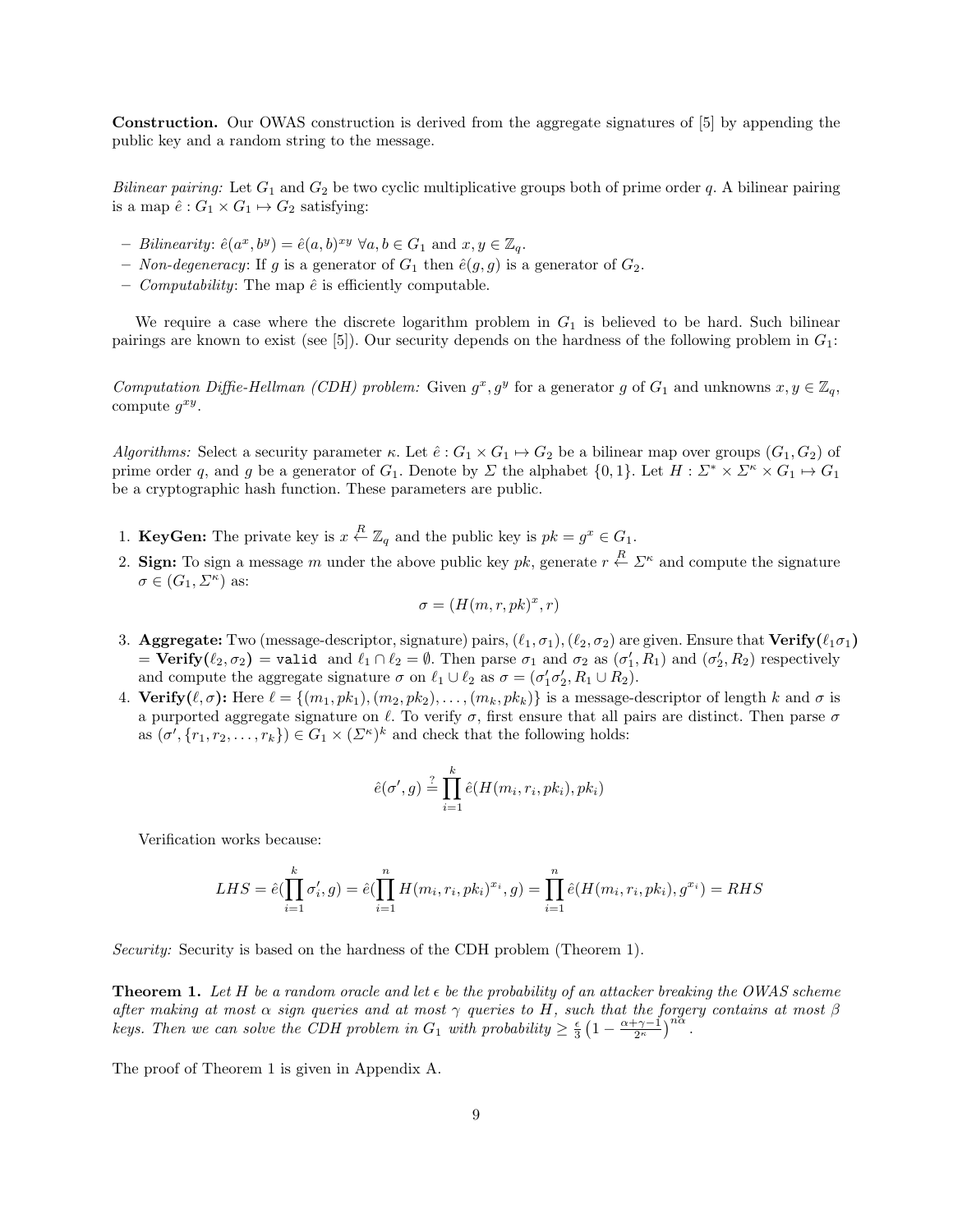#### 6 Using OWAS in Cryptocurrencies

As discussed earlier, OWAS can be used to enhance anonymity in cryptocurrencies (such as Bitcoin) by unlinking the input and output addresses from where funds move. We summarize the ideas below.

In Bitcoin transactions, the sending addresses (i.e., public keys) are linked to the other sending addresses and receiving addresses in a transaction. This link is 'hard' in the sense that it provides a cryptographic proof of funds transfer between those addresses. For example, suppose owner of address  $pk<sub>1</sub>$  wants to transfer 1 bitcoin to address  $pk_2$ . The transaction will be the message "Take 1 Bitcoin from  $pk_1$ ; Put 1 Bitcoin in  $pk_2$ ", signed under the public key  $pk_1$ . This transaction cryptographically links the addresses  $pk_1$  and  $pk_2$ . The owner of  $pk_1$  cannot later deny sending the funds to  $pk_2$ .

Using OWAS, we can increase the anonymity significantly by removing all linkages from the sending and receiving addresses. This is possible because the aggregation process in OWAS is one-way. That is, once aggregated, the the individual signatures cannot be recovered. This allows senders to sign messages releasing funds without mentioning the receiving addresses or other sending addresses. Using OWAS, the transaction in the above example will consist of two messages (1) the message "Take 1 Bitcoin from  $pk_1$ " signed under  $pk_1$ , and (2) the message "Put 1 Bitcoin in  $pk_2$ " signed under a randomly generated public key (which we call the masking key). The two signatures will then be combined into one aggregate signature and broadcast to the network. Other peers may add more signatures from their transactions before broadcasting further (to increase unlinkability). Since individual signatures in an OWAS cannot be extracted, the above aggregate signature serves as a secure record of the transaction, despite the fact that messages do not contain references to other public keys. When presented with a transaction, senders can claim plausible deniability, since the OWAS does not serve as a cryptographic proof of knowledge of the receiving addresses.

We additionally proposed the use of 'joiners', 'merging services' and the knapsack problem [21] to further obfuscate the input-output linkages in a block. If multiple transactions are generated via the knapsack problem and combined together, it is a hard to infer the input-output relations if there are multiple solutions to the resulting knapsack.

## 7 Integrating with Bitcoin

OWAS implementation: The modified transactions described here use OWAS instead of ordinary signatures (such as ECDSA). The construction of OWAS presented here uses bilinear pairings on elliptic curves. Cryptography based on such bilinear pairings is called Pairing-Based Cryptography (PBC) [22–24]. Any efficiently computable bilinear pairing where the Diffie-Hellman problem is believed to be hard is suitable for our OWAS construction. Currently several such pairings are known, such as the Weil pairing [25, 26], the Tate-Lichtenbaum pairing [27], the Eta Pairing [28] and the Ate pairing [29]. Libraries for PBC are available in C [30] and Java [31, 32].

*Efficiency:* Public keys are elements of  $G_1$ , which are elements of a suitable finite field. Based on [33, 34], such elements can be represented in about 30 bytes for 128 bits of security. The signatures constitute one group element and  $n \kappa$ -bit strings (the random rs). The size of signatures increases linearly. Below we consider the possibility of using a weaker scheme where these rs are removed. Signature verification requires several pairing computations, which can be performed fairly efficiently  $[33, 34]$  ( $\lt 10$  ms on a Pentium).

Increasing efficiency: Our OWAS construction extends the aggregate signature construction of [5] by converting it into a probabilistic scheme using a random string r in the signature. The signatures of  $[5]$  are constant-size (about 30 bytes) because the  $r$  is not included. However, they do not satisfy OWAS security of Def. 2. In practice, however, a weaker security notion is sufficient. In the weaker notion we require the forgery  $\ell_A$  to be not weakly signable (Def. 1). We posit that the construction of [5] is secure in this weaker sense. Furthermore, for our application, an even weaker form of security - the non-adaptive case - should be sufficient. This requires the adversary to output a forgery after making only one sign query. The signatures of [5] satisfy this model [6]. Therefore, we envisage the construction of [5] to be used in our application.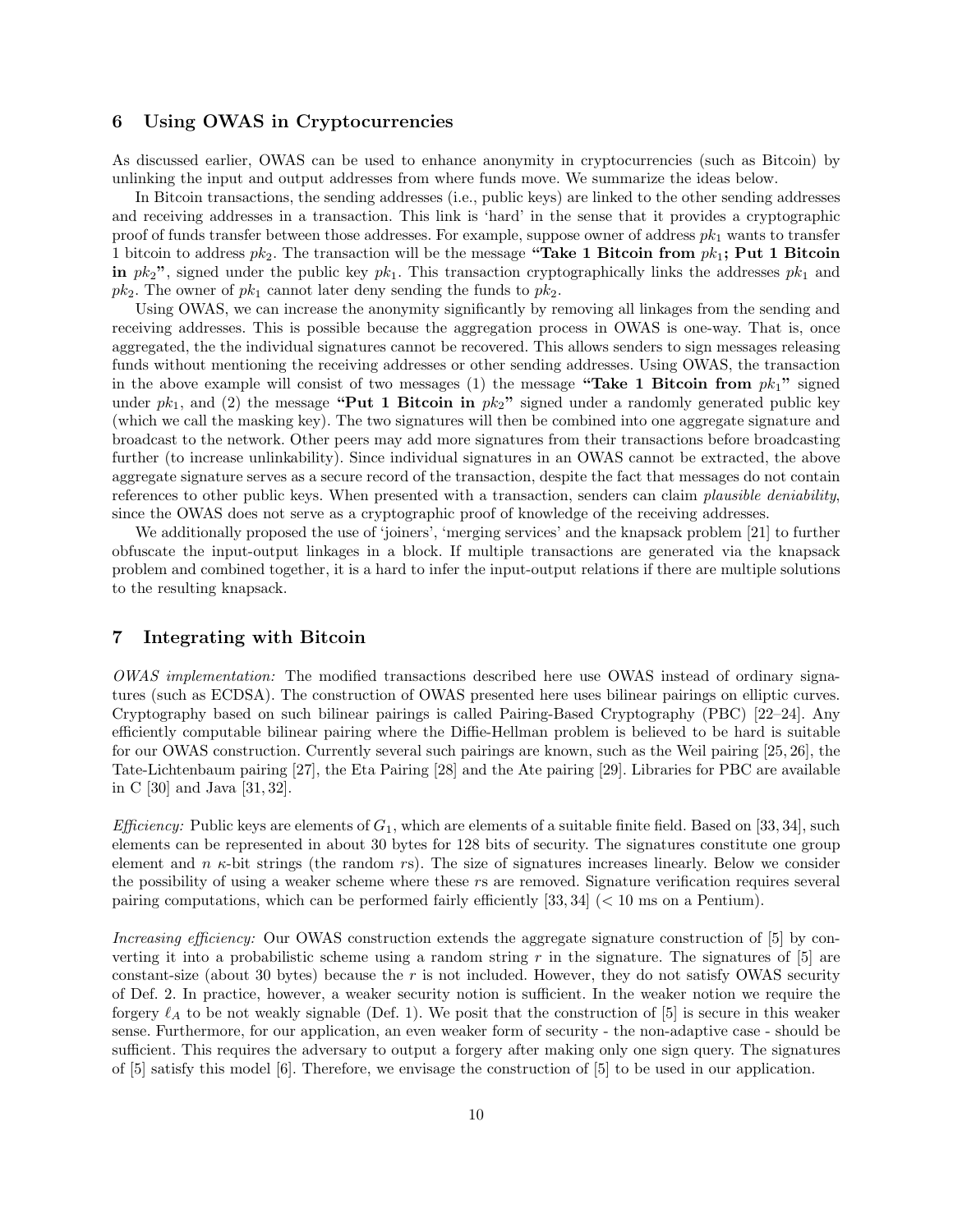Based on above parameters, transaction size is comparable to that in the existing protocol. In order to verify transactions/blocks created via OWAS, all relevant masking keys need to be available. These can either be part of the payload or kept in a publicly searchable database (with hashes as payloads).

It is possible for our modified protocol to co-exist with the current protocol. We simply add the new type of transaction output based on OWAS. These types of outputs can be mixed with standard outputs. An OWAS-based output will be spent using the new protocol described here. A transaction can even be constructed using a mix of these outputs. We leave the engineering details for a future article.

#### 8 Conclusion and Future Work

Bitcoin is a popular peer-to-peer cryptocurrency with a weak form of anonymity. We presented an enhancement of the Bitcoin protocol to increase anonymity. Our method is based on a new cryptographic primitive known as One-Way Aggregate Signatures (OWAS). OWAS are an extension of Boneh et al.'s aggregate signatures [5] and have the property that multiple signatures can be aggregated into one signatures such that once aggregated, the individual signatures cannot be recovered. We gave the security model of OWAS and presented a construction with a security proof under the random oracle model and the computational Diffie-Hellman assumption in bilinear maps. We also presented a weaker notion of OWAS (using the weakly signable set - Def. 1), which may be interesting because the publicly computable signatures exhibit a group structure.

OWAS can be used to enhance anonymity in cryptocurrencies such as bitcoin by unlinking the input and output addresses from where funds move. Current implementation of Bitcoin requires that the sending addresses (i.e., public keys) are linked to the other sending addresses and receiving addresses in a transaction. This link is 'hard' in the sense that it provides a cryptographic proof of funds transfer between those addresses. We use OWAS to remove all linkages from the sending and receiving addresses. This enables senders to sign messages releasing funds without mentioning the receiving addresses or other sending addresses, thereby providing plausible deniability. Additionally, several transactions can be combined into one large transaction (possibly via the knapsack problem) in order to further obfuscate the links.

#### References

- 1. Satoshi Nakamoto. Bitcoin: A Peer-to-Peer Electronic Cash System.
- 2. Sergio Martins and Yang Yang. Introduction to bitcoins: a pseudo-anonymous electronic currency system. In Proceedings of the 2011 Conference of the Center for Advanced Studies on Collaborative Research, CASCON '11, pages 349–350, Riverton, NJ, USA, 2011. IBM Corp.
- 3. David Pisinger. Where are the hard knapsack problems. Computers and Operations Research, 32, 2005.
- 4. Wenbo Mao and Kenneth G. Paterson. On the plausible deniability feature of internet protocols. http://isg. rhul.ac.uk/~kp/IKE.ps, 2002.
- 5. Dan Boneh, Craig Gentry, Ben Lynn, and Hovav Shacham. Aggregate and verifiably encrypted signatures from bilinear maps. In EUROCRYPT, pages 416–432, 2003.
- 6. Jean-S´ebastien Coron and David Naccache. Boneh et al.'s k-element aggregate extraction assumption is equivalent to the Diffie-Hellman assumption. In ASIACRYPT, pages 392–397, 2003.
- 7. Anna Lysyanskaya, Silvio Micali, Leonid Reyzin, and Hovav Shacham. Sequential aggregate signatures from trapdoor permutations. In EUROCRYPT, pages 74–90, 2004.
- 8. Huafei Zhu, Feng Bao, Tieyan Li, and Yongdong Wu. Sequential aggregate signatures for wireless routing protocols. In Wireless Communications and Networking Conference, 2005 IEEE, volume 4, pages 2436–2439 Vol. 4, 2005.
- 9. Di Ma. Practical forward secure sequential aggregate signatures. In Masayuki Abe and Virgil D. Gligor, editors, ASIACCS, pages 341–352. ACM, 2008.
- 10. Alexandra Boldyreva, Craig Gentry, Adam O'Neill, and Dae Hyun Yum. Ordered multisignatures and identitybased sequential aggregate signatures, with applications to secure routing. In CCS '07: Proceedings of the 14th ACM conference on Computer and communications security, pages 276–285, New York, NY, USA, 2007. ACM.
- 11. Steve Lu, Rafail Ostrovsky, Amit Sahai, Hovav Shacham, and Brent Waters. Sequential aggregate signatures and multisignatures without random oracles. In EUROCRYPT, pages 465–485, 2006.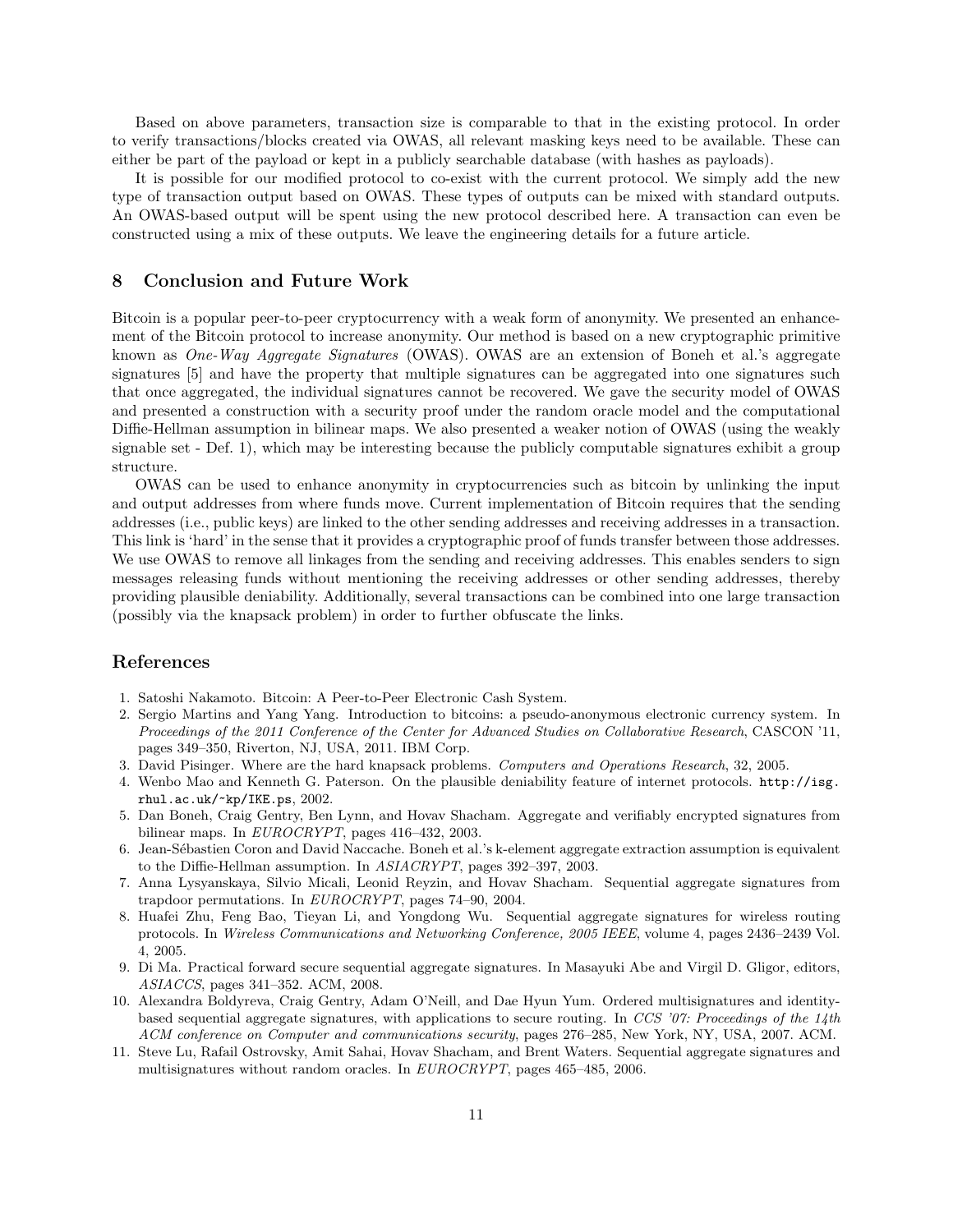- 12. Marc Fischlin, Anja Lehmann, and Dominique Schrder. History-free sequential aggregate signatures. In Ivan Visconti and Roberto Prisco, editors, Security and Cryptography for Networks, volume 7485 of Lecture Notes in Computer Science, pages 113–130. Springer Berlin Heidelberg, 2012.
- 13. Kyle Brogle, Sharon Goldberg, and Leonid Reyzin. Sequential aggregate signatures with lazy verification from trapdoor permutations. In Xiaoyun Wang and Kazue Sako, editors, Advances in Cryptology ASIACRYPT 2012, volume 7658 of Lecture Notes in Computer Science, pages 644–662. Springer Berlin Heidelberg, 2012.
- 14. Amitabh Saxena and Ben Soh. One-way signature chaining: A new paradigm for group cryptosystems. International Journal of Information and Computer Security, 2(3):268–296, 2008.
- 15. E. Androulaki, G. Karame, M. Roeschlin, T. Scherer, and S Capkun. Evaluating user privacy in bitcoin. Cryptology ePrint Archive, Report 2012/596, 2012.
- 16. Fergal Reid and Martin Harrigan. An analysis of anonymity in the bitcoin system. In Yaniv Altshuler, Yuval Elovici, Armin B. Cremers, Nadav Aharony, and Alex Pentland, editors, Security and Privacy in Social Networks, pages 197–223. Springer New York, 2013.
- 17. Dorit Ron and Adi Shamir. Quantitative analysis of the full bitcoin transaction graph. Cryptology ePrint Archive, Report 2012/584, 2012. http://eprint.iacr.org/.
- 18. Nicolas Christin. Traveling the silk road: A measurement analysis of a large anonymous online marketplace. CoRR, abs/1207.7139, 2012.
- 19. Zerocoin: Anonymous distributed e-cash from bitcoin, 2012.
- 20. Daniele Micciancio. Generalized compact knapsacks, cyclic lattices, and efficient one-way functions. Computational Complexity, 16(4):365–411, December 2007. Prelim. in FOCS 2002.
- 21. Vasek Chvatal. Hard knapsack problems. Operations Research, 28(6):1402–1411, 1980.
- 22. Ratna Dutta, Rana Barua, and Palash Sarkar. Pairing-based cryptographic protocols: A survey. In In Cryptology ePrint Archive, Report 2004/064, 2004.
- 23. Alfred Menezes. An introduction to pairing-based cryptography. notes from lectures., 2005.
- 24. Michel Abdalla and Tanja Lange, editors. Pairing-Based Cryptography Pairing 2012 5th International Conference, Cologne, Germany, May 16-18, 2012, Revised Selected Papers, volume 7708 of Lecture Notes in Computer Science. Springer, 2013.
- 25. Dan Boneh and Matthew K. Franklin. Identity-based encryption from the Weil pairing. SIAM J. Comput., 32(3):586–615, 2003.
- 26. Victor S. Miller. The Weil pairing, and its efficient calculation. Journal of Cryptology, 17(4):235–261, 2004.
- 27. Yukihiro Uchida and Shigenori Uchiyama. The Tate-Lichtenbaum pairing on a hyperelliptic curve via hyperelliptic nets. In Michel Abdalla and Tanja Lange, editors, Pairing-Based Cryptography Pairing 2012, volume 7708 of Lecture Notes in Computer Science, pages 218–233. Springer Berlin Heidelberg, 2013.
- 28. F. Hess, N.P. Smart, and F. Vercauteren. The Eta pairing revisited. Information Theory, IEEE Transactions on, 52(10):4595–4602, 2006.
- 29. Chang-An Zhao, Fangguo Zhang, and Jiwu Huang. A note on the Ate pairing. Cryptology ePrint Archive, Report 2007/247, 2007. http://eprint.iacr.org/.
- 30. Stanford Crypto Group Ben Lynn. Pbc library, 2010.
- 31. A. De Caro and V. Iovino. jpbc: Java pairing based cryptography. In Proceedings of the 2011 IEEE Symposium on Computers and Communications, ISCC '11, pages 850–855, Washington, DC, USA, 2011. IEEE Computer Society.
- 32. A. De Caro and V. Iovino. Java pairing based cryptography library (jPBC), 2012.
- 33. Naoyuki Shinohara, Takeshi Shimoyama, Takuya Hayashi, and Tsuyoshi Takagi. Key length estimation of pairingbased cryptosystems using nT pairing. In Proceedings of the 8th international conference on Information Security Practice and Experience, ISPEC'12, pages 228–244, Berlin, Heidelberg, 2012. Springer-Verlag.
- 34. Michael Scott. Scaling security in pairing-based protocols. IACR Cryptology ePrint Archive, 2005:139, 2005.

#### A Proof of Theorem 1

*Proof.* Let  $g, g^x, g^y \in G_1$  be the given CDH instance we need to solve (our goal is to compute  $g^{xy}$ ). We show how to solve this using A as a black-box.

**Setup:** We generate  $a_1, a_2, \ldots a_n \stackrel{R}{\leftarrow} \mathbb{Z}_q$  and set the target public keys as  $pk_i = g^{x+a_i}$  for  $1 \leq i \leq n$ . The set  $PK = \{pk_i\}_{i \in [1..n]}$  is given to A.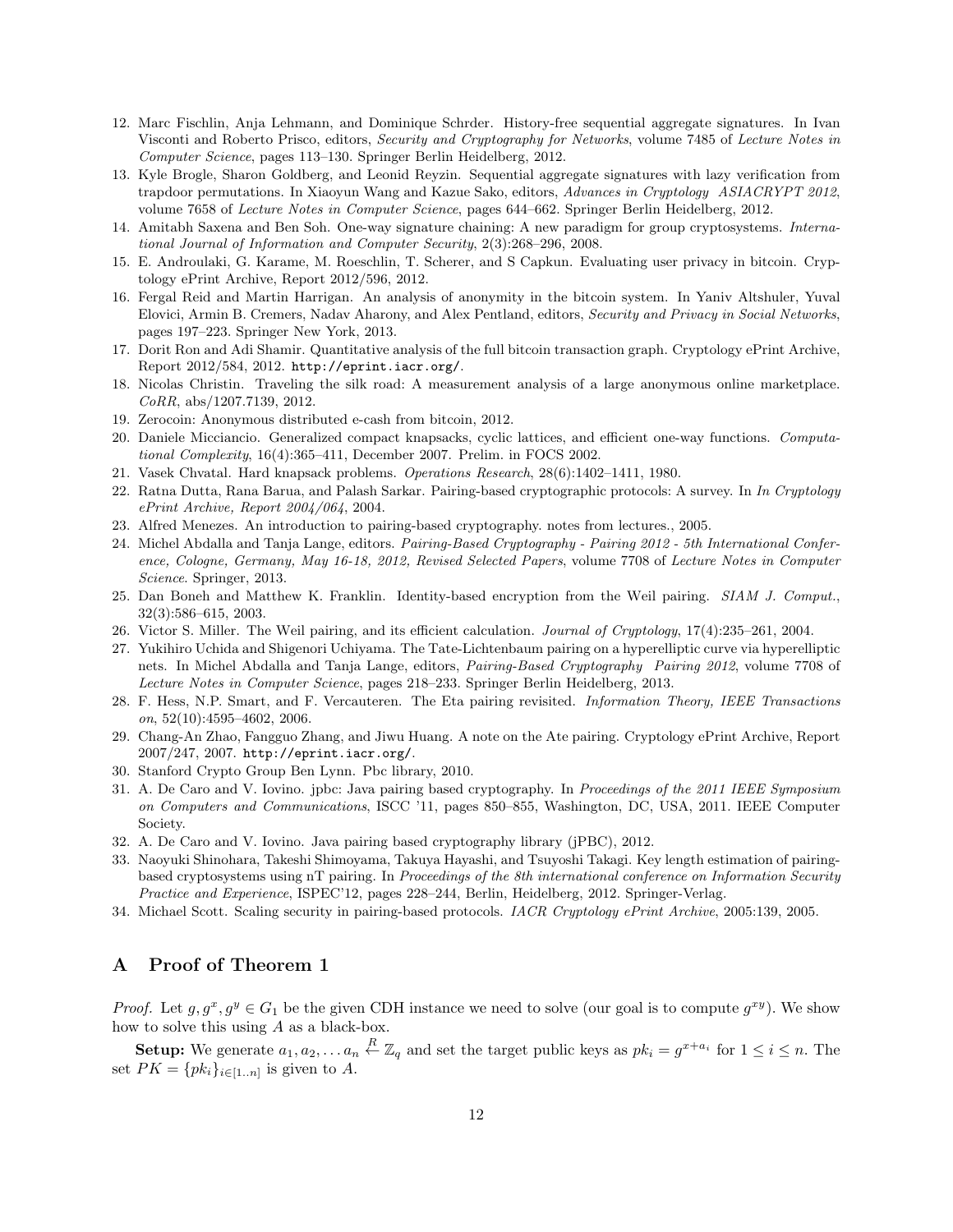H-list: A can query the random oracle H on points from  $\Sigma^* \times \Sigma^* \times G_1$ . To respond to such queries, we maintain a list called the H-list, which is initially empty and contains tuples of the type

$$
(m,r,pk,h,b,c,d) \in \Sigma^* \times \Sigma^* \times G_1 \times G_1 \times \mathbb{Z}_q \times \mathbb{Z}_2 \times \pm 1,
$$

such that  $h = g^{cdy+b}$  always holds.

**H-Queries:** On  $H(m_i, r_i, pk_i)$  query, if a tuple  $(m_i, r_i, pk_i, h_i, b_i, c_i, d_i)$  exists in the H-list, we respond with  $h_i = H(m_i, r_i, pk_i)$ , otherwise we add such an entry as follows. We generate  $b_i \stackrel{R}{\leftarrow} \mathbb{Z}_q$  uniformly and set  $d_i = 1$ . If  $pk_i \notin PK$ , we set  $c_i = 0$ , otherwise we set  $c_i = 1$ . Finally we set  $h_i = g^{c_i y + b_i}$  and respond with  $h_i = H(m_i, r_i, pk_i)$ . In effect, we compute  $h_i$  as follows:

- 1. If  $pk_i \notin PK$ , we set  $h_i = g^{b_i}$ .
- 2. If  $pk_i \in PK$ , we set  $h_i = g^{b_i+y}$ .

**Sign queries:** Let  $\ell = ((m_1, pk_1), (m_2, pk_2), \ldots (m_k, pk_k))$  be any sign query for  $k \leq n$ . To respond to this, we generate k random numbers  $r_1, r_2, \ldots r_k \stackrel{R}{\leftarrow} \Sigma^{\kappa}$  and for each  $i \in [1..k]$  we check the H-list for entries starting with  $(m_i, r_i, p k_i)$ . If any such entry exists, we report failure and abort, otherwise we add the entries as follows. We uniformly select k pairs  $((c_1, d_1), (c_2, d_2), \ldots (c_k, d_k)) \in (\mathbb{Z}_2 \times \pm 1)^k$  such that  $\sum_{i=1}^k c_i d_i = 0$  and  $k - \sum_{i=1}^{k} c_i \in \mathbb{Z}_2$ . The latter says that at most one of the  $c_i$ s can be 0.<sup>4</sup> We then generate  $b_1, b_2, \ldots b_k \stackrel{R}{\leftarrow} \mathbb{Z}_q$ and for each  $i \in [1..k]$ , we set  $h_i = g^{c_i d_i y_i + b_i}$ . We add  $(m_i, r_i, pk_i, h_i, b_i, c_i, d_i)$  to the H-list.

Let  $\sigma' = g^{\sum_{i=1}^k (x+a_i)(c_i d_i y+b_i)} = g^{xy \sum_{i=1}^k c_i d_i + \sum_{i=1}^k x b_i + a_i c_i d_i y+a_i b_i}$ . We know that  $\sum_{i=1}^k c_i d_i = 0$  (by construction). Therefore,  $\sigma' = g^{\sum_{i=1}^k x b_i + a_i c_i d_i y + a_i b_i}$ , a value that can be computed by us. Also,  $\sigma =$  $(\sigma', \{r_1, r_2, \ldots r_k\})$  is a valid signature on  $\ell$ , which is our response to the query.

**Output:** Finally, A outputs a pair  $(\sigma_A, \ell_A)$ . If  $\sigma_A$  is not a valid forgery on  $\ell_A$ , we report failure. Let  $PK_A$ be the set of public keys in this forgery. Some of these keys may not be from PK. Let  $PK^{\#} = PK_A \setminus PK$ and  $PK^* = PK \cap PK_A$ .

By construction, all  $c_i$ s in the H-list corresponding to the messages signed under  $PK^{\#}$  are 0. Therefore, the respective  $b_i$ s are the discrete logarithms (to base g) of the corresponding  $h_i$ s. Hence, we can compute the sub-aggregate signature corresponding to the messages of  $PK^*$ , denoted by  $\sigma_*$  (we compute this by first computing the sub-aggregate signature corresponding to the messages of  $PK^{\#}$  and "dividing"  $\sigma_A$  by that).

Let  $((a_1^*, b_1^*, c_1^*, d_1^*), \ldots, (a_{k^*}^*, b_{k^*}^*, c_{k^*}^*, d_{k^*}^*))$  be tuples containing  $a_i$ s and H-list entries corresponding to PK<sup>\*</sup>. If  $\sum_{i=1}^{k^*} c_i^* d_i^* = 0$ , we report failure and abort, otherwise  $\sigma_*$  corresponds to a signature we could not have computed ourselves, which can be used to solve the CDH problem as follows. We know that  $\sigma_* = (\sigma'_*, \{r_1^*, \ldots r_{k^*}^*\})$  such that  $\sigma'_* = g^{\sum_{i=1}^{k^*} (x + a_i^*)(c_i^* d_i^* y + b_i^*)} = g^{xy \sum_{i=1}^{k^*} c_i^* d_i^*} \cdot g^{\sum_{i=1}^{k^*} x b_i^* + a_i^* c_i^* d_i^* y + a_i^* b_i^*} = g^{xyz} \cdot w$ for some nonzero w and z that we know. Using this, we can compute  $g^{xy} = (\sigma'_*/w)^{1/z}$ .

It now remains to bound the probability of success. Define events:

- $-\mathcal{E}_1$  = We do not abort during sign queries.
- $-\mathcal{E}_2 = \mathcal{E}_1$  and A outputs a successful forgery.
- $-\mathcal{E}_3 = \mathcal{E}_2$  and  $\sum_{i=1}^{k^*} c_i^* d_i^* \neq 0$ .

Then  $Pr[\text{success}] = Pr[\mathcal{E}_3|\mathcal{E}_2] \cdot Pr[\mathcal{E}_2|\mathcal{E}_1] \cdot Pr[\mathcal{E}_1]$ .

$$
Claim 1 \ \Pr[\mathcal{E}_1] \ge \left(1 - \frac{\alpha + \gamma - 1}{2^{\kappa}}\right)^{n\alpha}
$$

Proof. Consider the number of entries in the H-list corresponding to a given (message, public-key) pair  $(m, pk)$ . Each H-query can add at most one entry to the H-list for this pair. Since a sign query can contain at most one instance of the pair  $(m, pk)$ , therefore, each sign query can add at most one entry in the H-list for this pair. Therefore there can be a maximum of  $\alpha + \gamma - 1$  entries in the H-list corresponding to  $(m, pk)$ .

<sup>&</sup>lt;sup>4</sup> These pairs can be generated as follows. First set all  $c_i$ s to 1. If k is odd, randomly set one of the  $c_i$ s to 0. Then for those  $c_i$ s that are 1, randomly set half of the  $d_i$ s to +1 and the rest to -1.